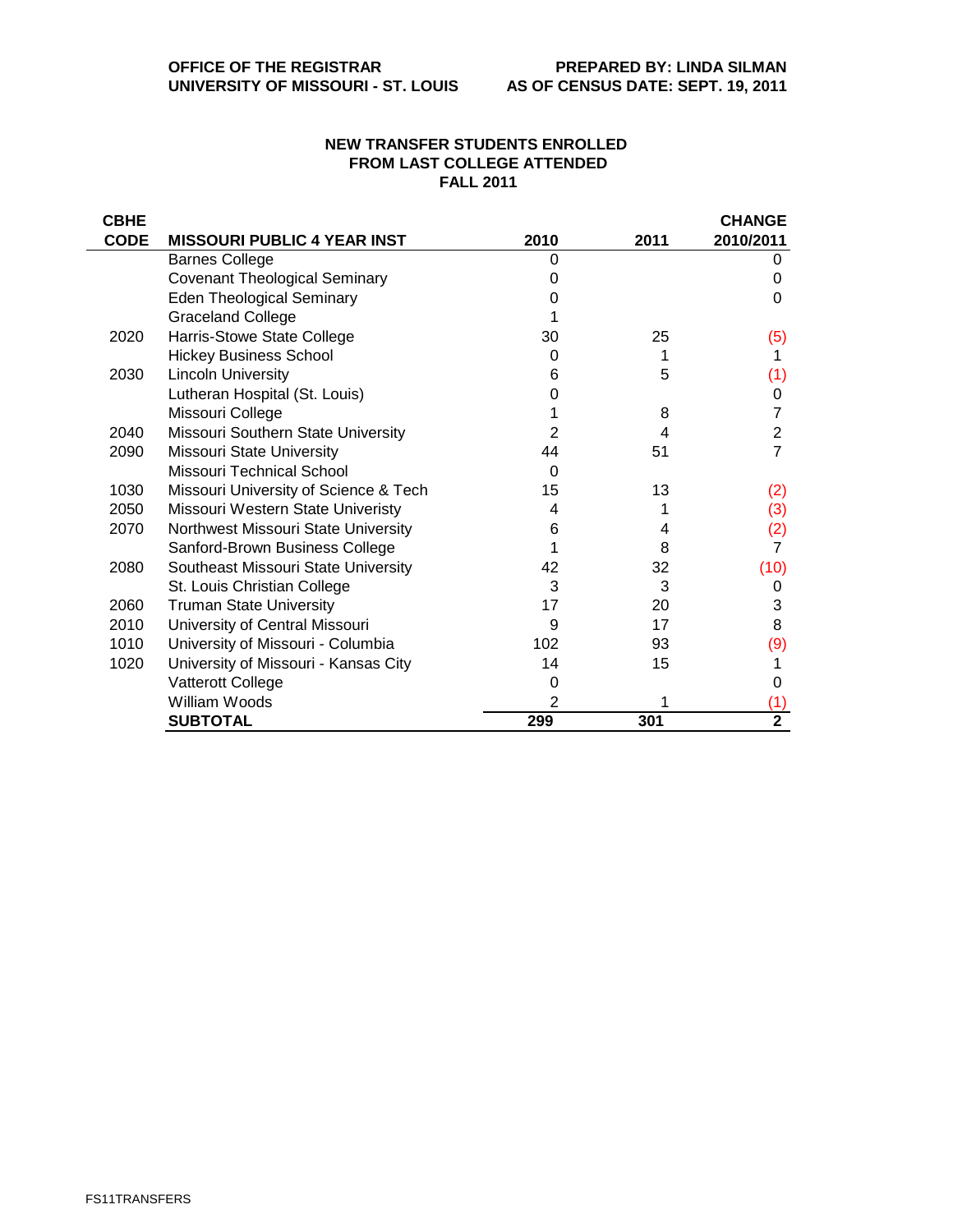| <b>CBHE</b> |                                           |      |                | <b>CHANGE</b> |
|-------------|-------------------------------------------|------|----------------|---------------|
| <b>CODE</b> | <b>MISSOURI PUBLIC TWO-YEAR INST</b>      | 2010 | 2011           | 2010/2011     |
|             | Crowder College                           |      |                |               |
| 3020        | <b>East Central College</b>               | 15   | 23             | 8             |
| 3030        | Jefferson College                         | 74   | 70             | (4)           |
| 3050        | <b>Longview Community College</b>         |      |                | 0             |
|             | Maple Woods Community College             |      | $\overline{2}$ |               |
| 3090        | Mineral Area College                      | 12   | 31             | 19            |
| 3100        | Moberly                                   | 13   | 9              | (4)           |
|             | North Central Missouri College            | O    |                | 0             |
| 3025        | <b>Ozark Technical Communtiy College</b>  | 6    | 5              | (1)           |
|             | Penn Valley                               |      | 5              | 4             |
| 3105        | St. Charles County Community College      | 188  | 204            | 16            |
|             | St. Louis College of Health Careers       |      |                |               |
| 3120        | St. Louis Community College - Florissant  | 186  | 206            | 20            |
| 3140        | St. Louis Community College - Meramec     | 278  | 309            | 31            |
|             | St. Louis Community College - Wildwood    | 22   | 23             |               |
| 3130        | St. Louis Communtiy College - Forest Park | 168  | 135            | (33)          |
|             | <b>State Fair Community College</b>       | 3    |                | (2)           |
| 3160        | <b>Three Rivers Community College</b>     |      | 2              |               |
|             | <b>SUBTOTAL</b>                           | 971  | 1,028          | 57            |
| <b>CBHE</b> |                                           |      |                | <b>CHANGE</b> |

| <b>CODE</b> | <b>MISSOURI PRIVATE FOUR-YEAR INST</b>   | 2010           | 2011                    | 2010/2011     |
|-------------|------------------------------------------|----------------|-------------------------|---------------|
|             | Avila College                            | $\Omega$       |                         | 0             |
|             | Central Christian College of the Bi      | 0              |                         | 0             |
| 5030        | <b>Central Methodist University</b>      | 6              | 2                       | (4)           |
|             | Chamberlain College of Nursing           | $\overline{2}$ | $\overline{\mathbf{c}}$ | 0             |
| 5040        | Columbia College                         | 12             | 7                       | (5)           |
|             | College of the Ozarks                    | 0              | 1                       | $\mathbf 1$   |
| 5050        | <b>Culver-Stockton College</b>           | $\overline{4}$ | 1                       | (3)           |
|             | Devry Institute of Technology            | $\Omega$       | 3                       | 3             |
| 5060        | <b>Drury Univeristy</b>                  | 1              | 1                       | 0             |
| 5080        | Fontbonne College                        | 13             | 9                       | (4)           |
| 5090        | Hannibal-Lagrange College                | 0              | 3                       | 3             |
|             | Jewish Hosp College of Nursing Allied    | $\overline{2}$ |                         | (2)           |
|             | Kansas City Art Institute                | $\Omega$       |                         | 0             |
| 5100        | <b>Lindenwood University</b>             | 21             | 33                      | 12            |
|             | Logan College of Chiropractice           | 0              | 1                       | 1             |
| 5110        | Maryville University of St. Louis        | 7              | 11                      | 4             |
| 5120        | <b>Missouri Baptist University</b>       | 9              | 13                      | 4             |
| 5130        | Missouri Valley College                  | 0              | 1                       | 1             |
|             | National American University Kansas City | 0              | 1                       | 1             |
| 5140        | Park College                             | $\overline{2}$ |                         | (2)           |
| 5150        | <b>Rockhurst College</b>                 | 3              | 3                       | 0             |
| 4020        | Saint Louis University Main Campus       | 45             | 31                      | (14)          |
| 5170        | Southwest Baptist University             | 3              | 1                       | (2)           |
|             | St. Louis College of Pharmacy            | 4              | 3                       | (1)           |
| 5180        | <b>Stephens College</b>                  | 1              | $\overline{2}$          | 1             |
| 4030        | <b>Washington University</b>             | 16             | 10                      | (6)           |
| 5200        | <b>Webster University</b>                | 26             | 20                      | (6)           |
| 5210        | <b>Westminister College</b>              | $\overline{2}$ | $\overline{2}$          | 0             |
| 5220        | William Jewel College                    |                | $\overline{c}$          | 1             |
|             | <b>SUBTOTAL</b>                          | 180            | 163                     | (17)          |
| <b>CBHE</b> |                                          |                |                         | <b>CHANGE</b> |
| <b>CODE</b> | <b>MISSOURI PRIVATE TWO-YEAR INST</b>    | 2010           | 2011                    | 2010/2011     |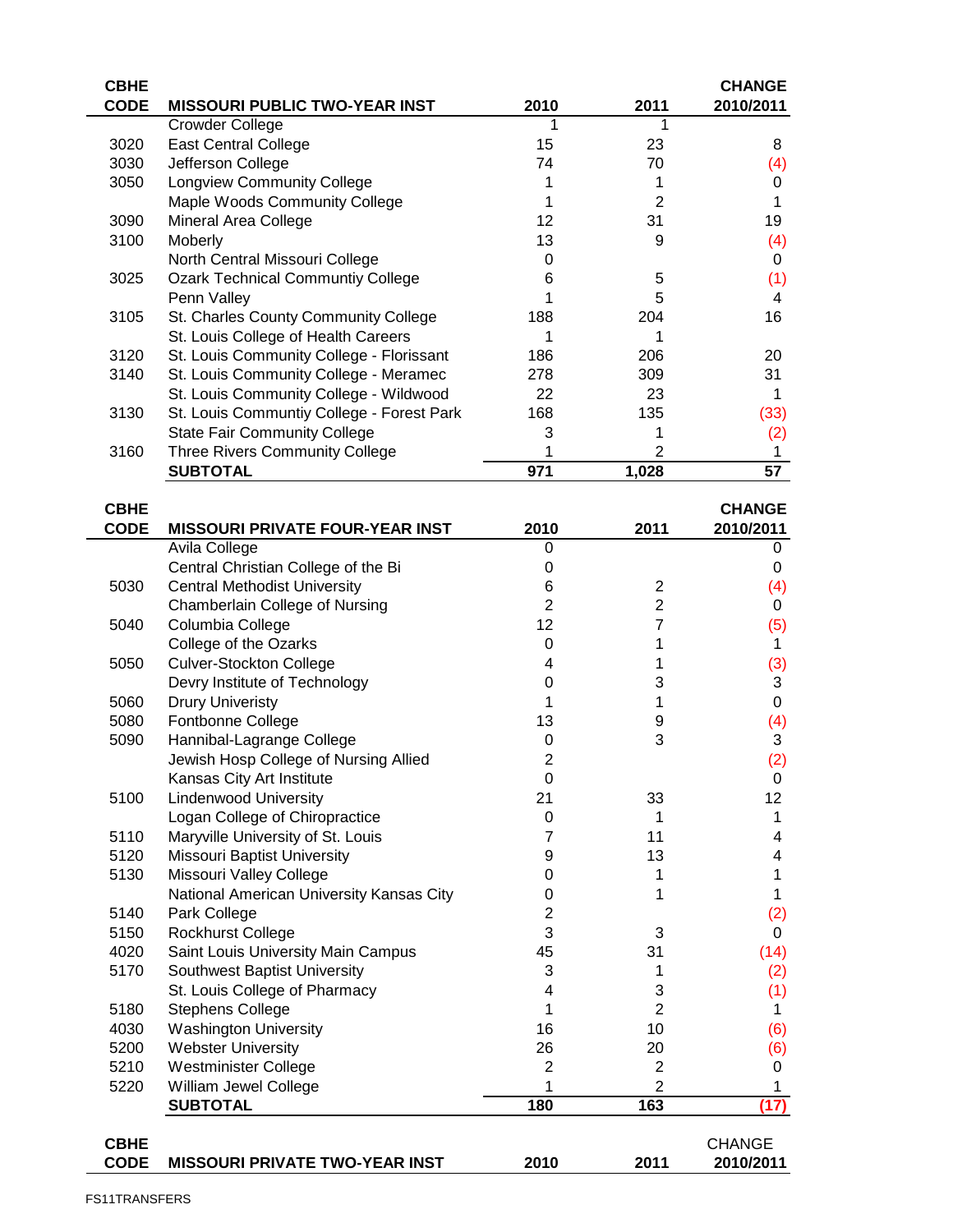|      | <b>MISSOURI GRAND TOTAL</b>               | 1.464 | 1,505 |  |
|------|-------------------------------------------|-------|-------|--|
|      | <b>SUBTOTAL</b>                           | 14    | 13    |  |
| 6050 | Wentworth Military Academy                |       |       |  |
|      | Southeast Hospital College of Nursing     |       |       |  |
|      | Ranken Technical Institute                | 8     |       |  |
|      | Missouri Baptist Med Ctr School of        |       |       |  |
|      | <b>ITT Technical Institute Earth City</b> |       |       |  |
|      | <b>Cox College of Nursing and Helath</b>  |       |       |  |
|      | <b>Cottey College</b>                     |       |       |  |
|      | Barnes-Jewish College, Goldfarb Sch       |       |       |  |

| <b>OUT-OF-STATE INSTITUTIONS</b> |                  |                | <b>CHANGE</b>           |
|----------------------------------|------------------|----------------|-------------------------|
| <b>By Leading Institutions</b>   | 2010             | 2011           | 2010/2011               |
| Alabama                          | 8                | $\overline{7}$ | (1)                     |
| Alaska                           | 1                |                | (1)                     |
| Ariziona                         | 8                | 12             | 4                       |
| Arkansas                         | 12               | $\overline{7}$ | (5)                     |
| California                       | 8                | 10             | $\overline{2}$          |
| Colorado                         | 6                | $\overline{4}$ | (2)                     |
| Connecticut                      | $\boldsymbol{0}$ | 1              | 1                       |
| District of Columbia             | $\overline{2}$   | $\overline{2}$ | 0                       |
| Florida                          | 13               | 11             | (2)                     |
| Georgia                          | 6                | $\overline{2}$ | (4)                     |
| Hawaii                           | $\overline{2}$   |                | (2)                     |
| Idaho                            | $\mathbf 0$      | 1              | $\mathbf{1}$            |
| Illinois                         | 124              | 111            | (13)                    |
| Indiana                          | 13               | 14             | 1                       |
| lowa                             | 8                | 13             | 5                       |
| Kansas                           | 16               | 18             | $\overline{2}$          |
| Kentucky                         | 8                | 8              | $\mathbf 0$             |
| Louisiana                        | $\overline{2}$   | 4              | $\overline{c}$          |
| Maryland                         | 6                | $\overline{c}$ | (4)                     |
| Massachusetts                    | $\overline{2}$   | $\overline{c}$ | 0                       |
| Michigan                         | 4                | 3              | (1)                     |
| Minnesota                        | 3                | $\overline{c}$ | (1)                     |
| Mississippi                      | $\overline{c}$   | 5              | 3                       |
| Montana                          | $\mathbf 0$      | 1              | 1                       |
| Nebraska                         | 1                | 4              | 3                       |
| Nevada                           | 0                |                | $\mathbf 0$             |
| New Hampshire                    | 0                |                | $\mathsf{O}\xspace$     |
| New Jersey                       | 1                | 1              | 0                       |
| <b>New Mexico</b>                | 3                | 1              | (2)                     |
| New York                         | 6                | 10             | 4                       |
| North Carolina                   | 1                | 5              | 4                       |
| North Dakota                     | $\overline{c}$   | $\overline{2}$ | 0                       |
| Ohio                             | 9                | 13             | 4                       |
| Oklahoma                         | 5                | $\sqrt{2}$     | (3)                     |
| Oregon                           | 0                | 4              | 4                       |
| Pennsylvania                     | 1                | 4              | 3                       |
| South Carolina                   | 1                | $\overline{2}$ | 1                       |
| South Dakota                     | 1                |                | (1)                     |
| Tennessee                        | $\boldsymbol{9}$ | 10             | 1                       |
| Texas                            | 13               | 13             | 0                       |
| Utah                             | 1                | 1              | 0                       |
| Vermont                          | $\boldsymbol{0}$ |                | 0                       |
| Virginia                         | 4                | 8              | $\overline{\mathbf{4}}$ |
| Washington                       | $\overline{c}$   | 1              | (1)                     |
| West Virginia                    | 1                |                | (1)                     |
|                                  |                  |                |                         |